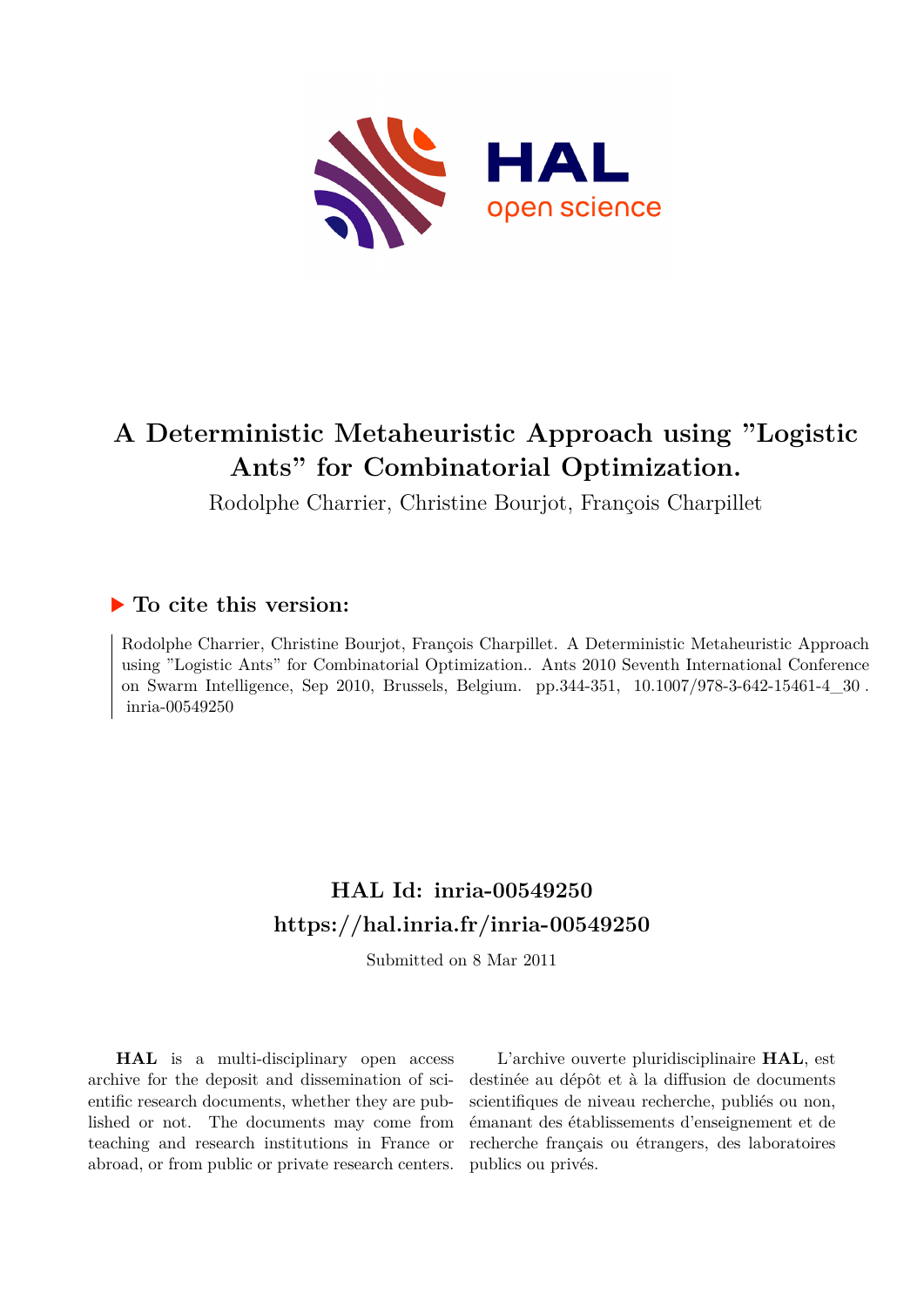# A Deterministic Metaheuristic Approach Using "Logistic Ants" for Combinatorial Optimization

Rodolphe Charrier, Christine Bourjot, and François Charpillet

LORIA, Campus Scientifique, 54506 Vandoeuvre-lès-Nancy, France rodolphe.charrier@loria.fr

Abstract. Ant algorithms are usually derived from a stochastic modeling based on some specific probability laws. We consider in this paper a full deterministic model of "logistic ants" which uses chaotic maps to govern the behavior of the artificial ants. We illustrate and test this approach on a TSP instance, and compare the results with the original Ant System algorithm. This change of paradigm —deterministic versus stochastic— implies a novel view of the internal mechanisms involved during the searching and optimizing process of ants.

Key words: Metaheuristics, Chaotic Map, Optimization, Swarm Intelligence, Ant Algorithm

#### 1 Introduction

Ant algorithms constitute a family of stochastic models mainly based on the following probability function used by artificial ants as a decision function:

$$
p_{ij} = \frac{(\tau_{ij})^{\alpha} (\eta_{ij})^{\beta}}{\sum_{l \in \mathcal{N}_i} (\tau_{il})^{\alpha} (\eta_{il})^{\beta}}
$$
(1)

where  $\tau_{ij}$  denotes the amount of pheromone on the edge  $(i, j)$  linking node i to node j, and  $\eta_{ij}$  denotes an extra heuristics adapted to the problem<sup>1</sup>, and  $\mathcal{N}_i$  is the set of other existing edges from node *i*. The exponents  $\alpha$  and  $\beta$  are greater or equal to 1, but commonly equals 2 to get the best performances. This probability law derives from the law found by Deneubourg to fit statistically with the experimental data of the famous "double bridge experiment" [1] involving only two edges. This stochastic decision enables a colony of agents (artificial ants) to find or approximate good solutions for many hard optimisation problems [2].

This paper focuses on the stochastic foundations of the ant algorithm modeling: more precisely our concern is with the existence of an alternative deterministic model which would exhibit the dynamical aspects of the involved processes. Some works have been published in this way of modeling, by requiring the hypothesis of chaotic dynamics in ant behaviors [3, 4].

 $^{\rm 1}$  the inverse of the edge distance in the TSP case.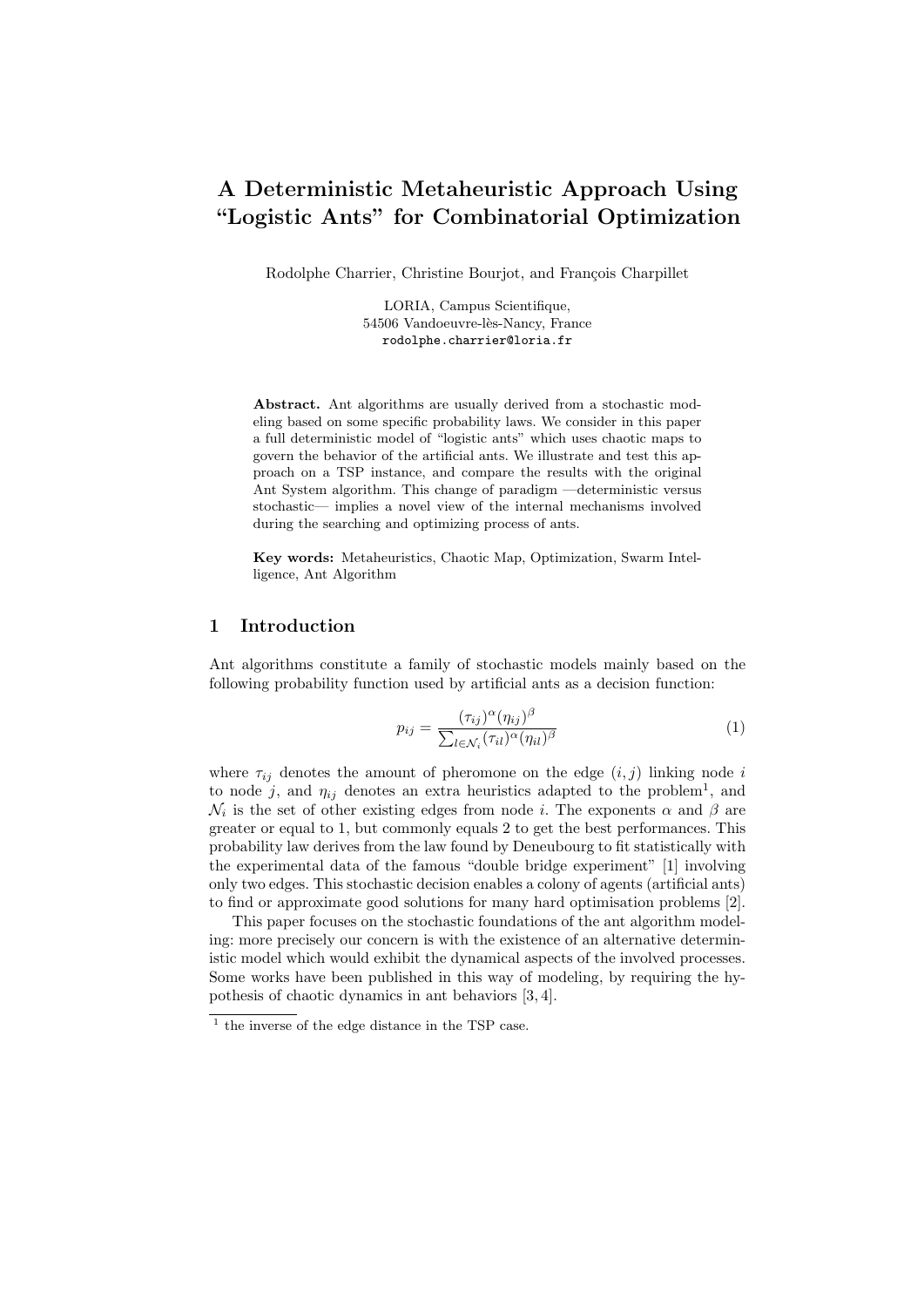2 Rodolphe Charrier, Christine Bourjot, and François Charpillet

In the same way, we propose the deterministic model of "logistic ants" in this paper. This model is inspired by some theoretical studies on iterated nonlinear maps, namely logistic maps or quadratic maps, which are well known to produce chaotic time series [5]. This feature is needed for simulating stochastic behaviors. The main advantage of this approach lies in the possibility of controlling the chaotic properties of the iterated map through a single parameter in our case. We deal therefore with the deterministic chaos theory, to "replace" the probability theory. This field provides tools like bifurcation diagrams to monitor the processes. The presentation of the logistic ant model constitutes the first section of this paper.

The logistic ant model has been already applied on the binary bridge experiment and has proved to simulate the symmetry breaking of the problem. It has moreover produced the same shape of data series as the experimental ones [6]. But it has never been applied to optimization problems, contrary to ant algorithms. We intend therefore to validate our approach by comparing the logistic ant model to the "Ant System" algorithm [2] —one of the first ant algorithm instance in the family— on a Travelling Salesman Problem (TSP) benchmark with 48 nodes. The objective is at this stage to prove that the concept is relevant for optimization, not to deal with a hard TSP. This constitutes the second section of this paper. The results we get are encouraging and our last section is dedicated to discuss these results.

#### 2 The logistic ant model for TSP

This section is devoted to the design of the logistic ant system. In fact this system is a reactive multi-agent system (MAS) composed of an environment plus many (logistic) agents. The agents interact through the environment by a pheromone field, that's why we call them "ants". However, the difference of logistic agents compared to stochastic ants lies in the decision process of logistic ants which is governed by a deterministic logistic map, in contrary to the stochastic law (1).

#### 2.1 Metaheuristic principles of ant algorithms

Let us specify this in the case of a TSP problem where the objective is to find the shortest Hamiltonian cycle in a weighted graph<sup>2</sup>. The generic considered graph is denoted  $G = (V, E)$  where V is the set of  $|V| = n$  vertices and E the set of edges. In our case the graph is symmetric and has  $\frac{n(n-1)}{2}$  edges.

Before describing the different parts of the logistic ant system, let us recall some rooting principles of ant algorithms. We use the same global metaheuristic method using a pheromone field to perform optimization on a symmetric TSP, that is:

- $N$  ants forming a colony are involved at the same time on a given TSP.
- the algorithm proceeds in a global loop composed of global steps,

 $2$  we will only consider symmetric TSP in this paper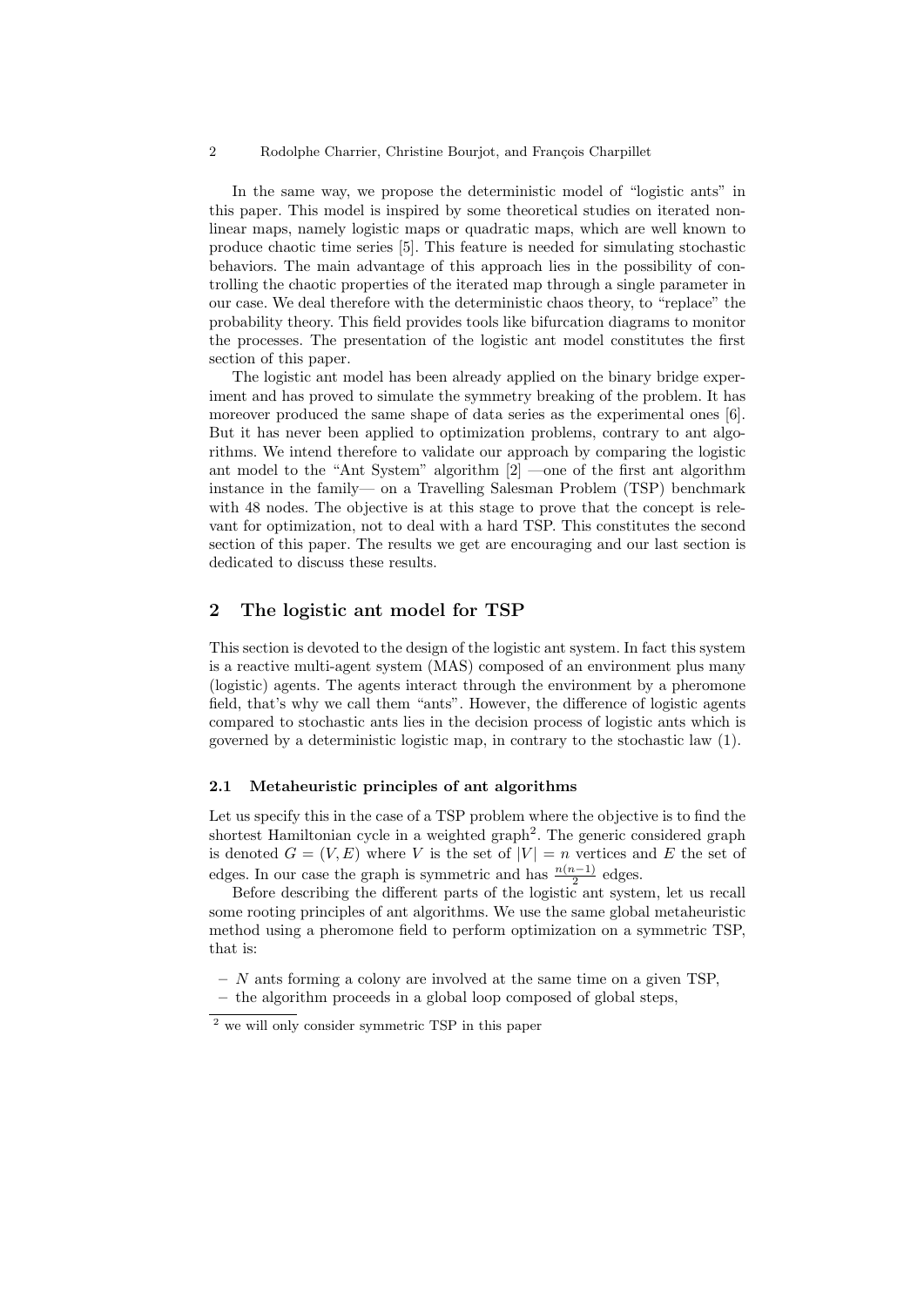- during a global step, each ant achieves individually an hamiltonian cycle from a random initial position and marks it by an amount of pheromone,
- each global step ends with a pheromone reinforcement of the best cycle, when all ants have finished their cycle.

In this paper, the elementary discrete time step  $t$  corresponds to the process time needed to achieve a "local loop", that is a loop where all ants in the colony has moved into a new vertex. A global step lasts therefore  $T = n-1$  time steps for all ants to cover an Hamiltonian cycle in parallel. We keep the naming of local loop relative to the vertex and global loop relative to the graph, to distinguish the different levels of schedulling in the algorithm. The global loop lasts until a fixed limit of time steps is reached: this is the criterion to stop the algorithm in this study. The best optimization performance among the colony is then recorded.

#### 2.2 The environment design

We use the concept of environment of the MAS paradigm to include all the data related to the graph problem. In this way, our MAS environment is composed of a basic geometric space denoted  $E$  and many fields on it.  $E$  corresponds here to the 2D discrete space  $\mathbb{N}_n^* \times \mathbb{N}_n^*$  where  $\mathbb{N}_n^* = \{1, \dots, n\}$  and n is the number of vertices in the considered graph.

The notion of field The field concept is the means we use to structure the data in the environment and to describe dynamically all the processes within the logistic ant system. A field is defined as a mapping between the geometric space  $E$  and the real set. It may also be seen as a data layer of the environment, but remains mathematically a function. We distinguish the fields notably by the origine of their data: an endogenous field comprises data produced by agents, whereas an exogenous field comprises external data, set by the problem. On the other hand a field can be dependent on time or not. In all the following,  $(k, l)$ denotes a pair of coordinates in the space E.

Main fields The environment is composed of the following main fields:

- $-$  The adjacency field  $\mathcal A$  corresponds simply to the connectivity matrix of the graph and is an exogenous field.
- The weight field stores the exogenous data relative to the given distances in the graph. Here we use a formula to transform all distances into the interval [0, 1]. In this way, we intend to have a generic design, scale-free and independent of the units used:

$$
\mathcal{W}(k,l) = \frac{\min_{(i,j)\in E} d(i,j)}{d(k,l)}\tag{2}
$$

where  $d(i, j)$  gives the distance of the edge  $(i, j)$ .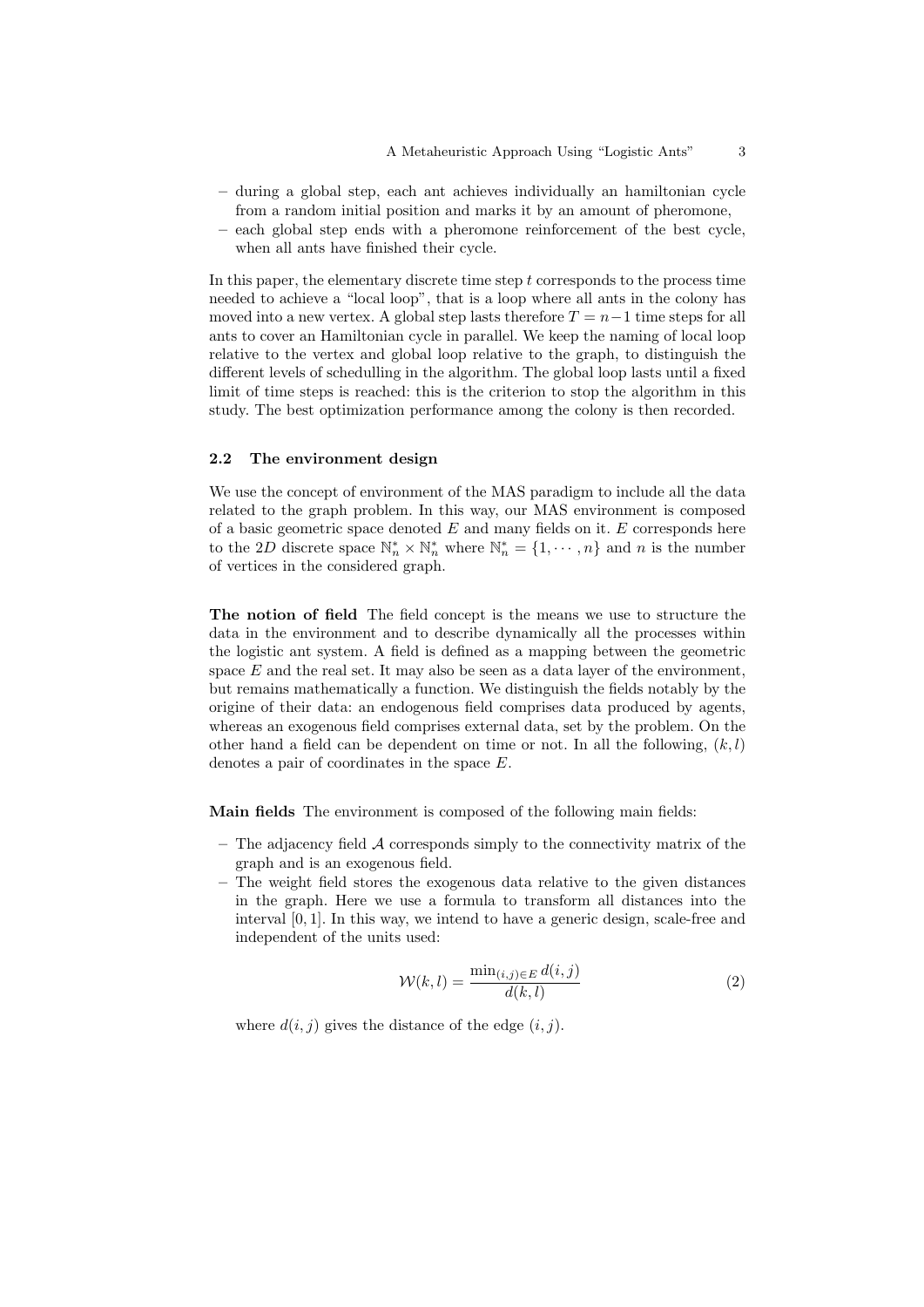- 4 Rodolphe Charrier, Christine Bourjot, and François Charpillet
	- The pheromone field  $\mathcal{T}^t$  is dynamically build by the ant colony. It is therefore a cumulative endogenous field: The pheromone field is initialized to 0. It is characterized by a cumulative updating process and an evaporation coefficient  $\rho$ .

Other fields Other fields are needed in our environment modeling:

- $-$  A field of visited vertices and edges denoted by  $\mathcal{H}_i^t$  stores, for an ant i at each time  $t$  during a global step of the algorithm, the taboo list of edges and nodes already visited by the ant.
- A field of ordered edges  $\mathcal{O}^t$  maintains a list of edges related to each node of the graph, ordered by the amount of pheromone. This field is needed because of the determinitic nature of the choosing decision process of logistic ants (cf section 2.4).
- A field of influence: the pheromone field is a dynamical field, and it has to be updated after each ant has achieved a hamiltonian cycle. That is why we involve also an "influence" pheromone field denoted  $\tilde{T}$ , which is a temporary field for the global update of the pheromone field.

## 2.3 Design of the logistic ant

#### Rooting principles

Internal state definition of the logistic ant. Let us describe now the internal behavior of the logistic ant. The logistic ant  $i$  is a reactive agent with the internal state  $s_i^t = \langle x_i^t, a_i^t \rangle$  at time step t:

- $x_i \in [0, 1]$  is the decision variable of the agent,
- $a_i \in [0, 1]$  is the internal control variable of the agent which governs its type of dynamics.

The interpretation of the internal variables becomes clear within the decision function of the agent, which is a conjugate form of the logistic map:

$$
f(x,a) = 1 - a(2\ x - 1)^2
$$
 (3)

Here, both x and a belong to the interval  $[0, 1]$ : x is the main variable and a the control parameter of the map. When the a value is set, one can iterate this function according to the recurrence  $x^{t+1} = f(x^t, a)$ . Numerical studies on this recurrence for many iterations (about hundreds) lead to three type of results: a fixed point or a periodic cycle or chaotic (aperiodic) series. The asymptotic dynamical properties of this map are summed up in the bifurcation diagram (1).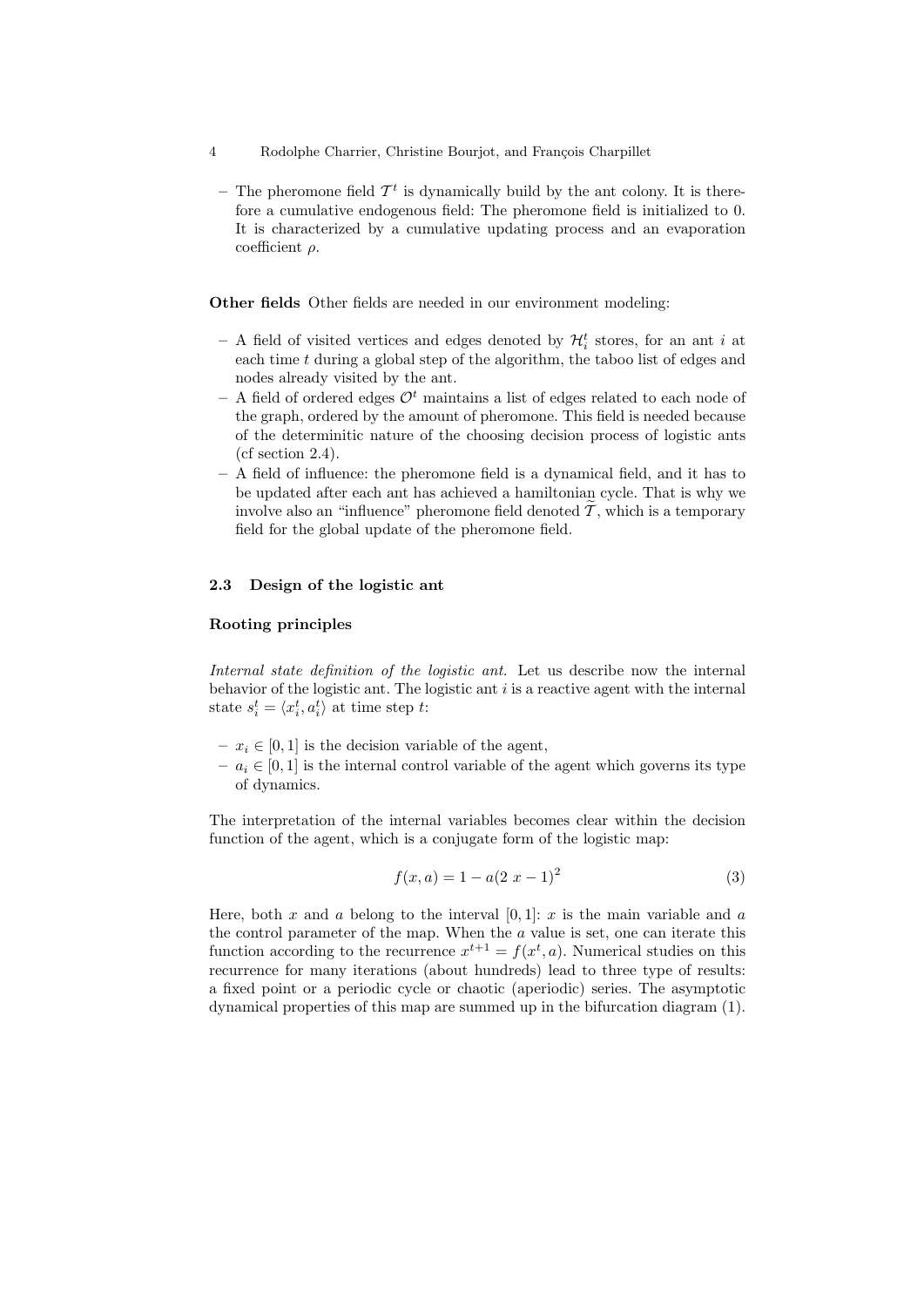

**Fig. 1.** Bifurcation diagram of the iterated map  $x^{t+1} = 1 - a(2x^t - 1)^2$  with 500 loops.

Parametric control for exploration and exploitation. The basic idea of the algorithm consists in using the dynamical properties of the logistic map by modifying dynamically the a value as the algorithm runs and in respect to the optimisation objective. Chaos occurs within the right part of the diagram (1) which may correspond to the exploration phase, whereas fixed points occur in the left part which may correspond to the exploitation phase. This modulation of  $a$  is achieved by the perception and action functions/operators. Our algorithm at the local level of ants will lead from an exploration phase to an exploitation phase, that is from a high a-value  $(a \approx 1)$  to a low a-value  $(a \approx 0)$ .

#### 2.4 Inside the logistic ant

The internal processing of a logistic ant follows a sensorimotor scheduling typical of a cybernetics approach—, that is a perception-decision-action process. This scheduling is achieved during an elementary time step of the algorithm, in parallel by each ant of the colony.

The perception process Let us consider an ant  $i$  on a given vertex  $k$  of the graph, let  $V_k$  denote the set of all vertices connected with vertex  $k$  and not yet visited (not belonging thus to the taboo list). The perception operator acts on the pheromone field according to the formula:

$$
P_i(k) = max_{l \in V_k} \{ \mathcal{T}(k, l) \}
$$
\n<sup>(4)</sup>

This perception returns simply the maximum amount of pheromone from a given vertex.

The decision process The decision process performs the transition of the internal state of the logistic ant. For an ant  $i$ , it is formalized as a dynamical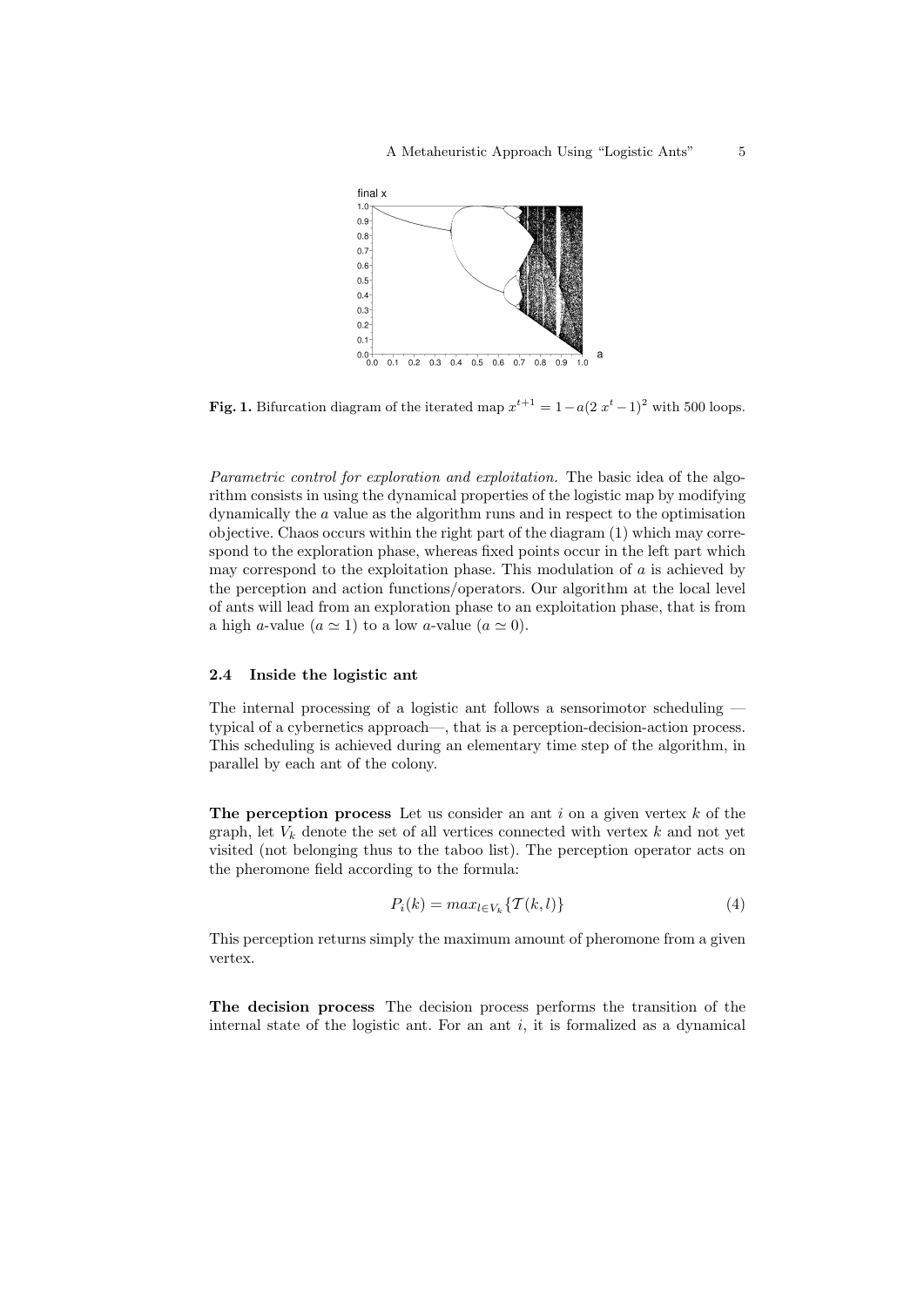system between two time steps  $t$  and  $t + 1$ :

$$
\begin{cases} a_i^{t+1} = \frac{1}{1 + e^{\alpha} (P_i^t(k) - \tau_0)} \\ x_i^{t+1} = f(x_i^t, a_i^{t+1}) \end{cases}
$$
 (5)

The updating of  $a_i$  regulates the adaptation behavior of ants by means of a sigmoid function which fixes the envelop of the decreasing variation of the control variable in function of perceptions.

The action process After updating the decision variable, the logistic ant effects local actions:

- Choose an edge among the ordered edges list (through the field  $\mathcal{O}$ ) from the current vertex in proportion to the value of the decision variable  $x$  and move on the choosen vertex, denoted  $l^*$ .
- Update the set of visited edges and vertices, that is the field  $H$ .
- Update the influence pheromone field by the following formula:

$$
\widetilde{T}_i^{t+1}(k,l^*) = x_i^{t+1} \mathcal{W}(k,l^*)
$$
\n<sup>(6)</sup>

#### 2.5 Reaction of the environment

The environment reactions occur once at the end of each time step when the  $N$ ant local loop are made up, once at the end of each global step to reinforce the best cycle.

The reaction process at each time step consists in the updating of the field  $\mathcal{O}$ , the field  $\mathcal{H}_i$  for each ant, and the global pheromone field according to:

$$
\mathcal{T}^{t+1} = \mathcal{T}^t + \sum_{i=1}^N \widetilde{\mathcal{T}}_i \tag{7}
$$

At the level of a global step, the reaction consists in the reinforcement of the pheromone field for the best cycle among the colony. Let  $L_i$  denote the distance of the cycle for an ant i and  $G_{min}$  denote an inferior bound of the minimal distance of a cycle defined by the sum of minimal distances from all edges. The amount of pheromone  $\Delta \tau \in [0, 1]$  for reinforcing the best cycle is given by:

$$
\triangle \tau = \frac{G_{min}}{\min_i \{L_i\}}\tag{8}
$$

This formula is independent of the distance units used and does not depend on any parameter. The updating of the pheromone field according to the evaporation coefficient  $\rho$  is then very similar as the Ant system algorithm. Finally the reaction process resets the ordered edges field, the visited edges field, and the influence pheromone field to their initial values.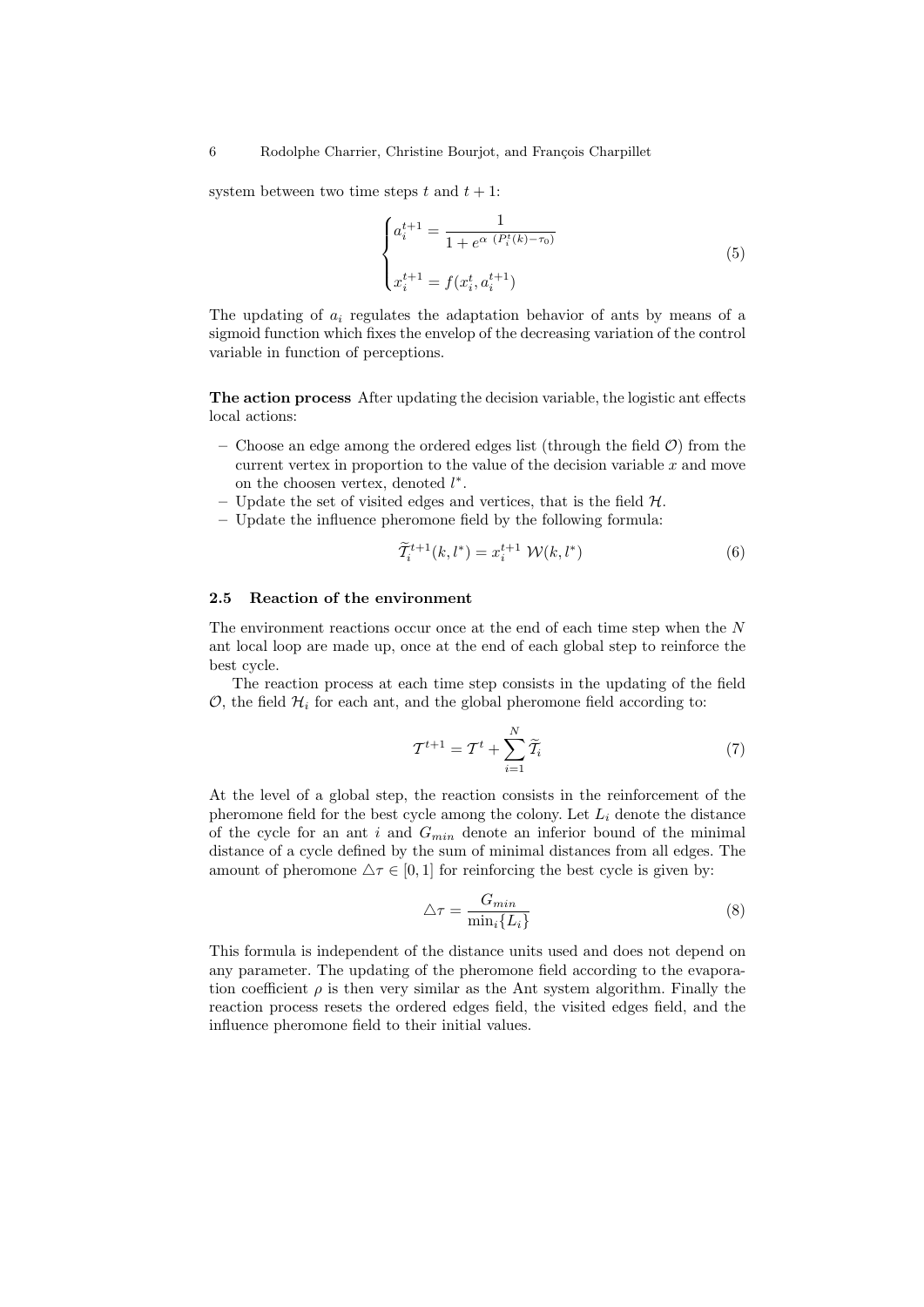## 3 Simulation and results of the logistic ant algorithm

Simulations have been performed on 20000 elementary time steps on the "att48" TSP instance from the TSPLIB library for wich the optimal cycle equals 10628. Different ant number N and evaporation coefficient  $\rho \in \{0, 0.01, 0.02, \dots, 0.1\}$ have been tested. We have compared the best results between the classical Ant System algorithm and our logistic ant algorithm on 5 runs for each initial configuration. The comparison of the best results is given in table 1. The sigmoid function used by logistic ants has been fixed to the following parameter:  $\alpha = 0,04$ and  $\tau_0 = 30, 0$ . In terms of computation time, the running time of the logistic

| Number of agents | 20 | 30 | 40                                                             |
|------------------|----|----|----------------------------------------------------------------|
| AS               |    |    | $(0.0, 11028)$ $(0.06, 10845)$ $(0.06, 10847)$ $(0.08, 10777)$ |
| LА               |    |    | $(0.01, 11074) (0.0, 11049) (0.02, 10894) (0.01, 11026)$       |

Table 1. Comparison of best results between the "Ant System" (AS) algorithm and the Logistic Ant algorithm (LA). Each cell gives a pair  $(\rho_{best}, L_{best})$ .

ant algorithm is in average twice the runnig time of the Ant System algorithm with the same implementation conditions. Both algorithms failed in finding the optimal solution in the limited laps of time. Some points have to be mentioned:

- best results are very close between both algorithms,
- the AS algorithm converges very fast towards good solutions, whereas it takes more time for the LA algorithm to find good solutions,
- the increase of the ant number has low impact on the results in the AS case, whereas it speeds up the convergence in the LA case,
- the evaporation coefficient has to be near 0.1 to give the best results in the AS case, whereas much lower values are needed in the LA case.

# 4 Discussion and interpretation of the logistic ant algorithm

We consider that the performances of the logistic ant system are convincing to carry on this model for optimization. We foresee some advantages of this approach:

– the deterministic nature of the logistic ant model enables to make clear the underlying mechanisms involved in the ant colony. We have shown indeed that the pheromone field modifies the internal control variable of agents and impacts its future decisions through the nonlinear logistic map. The pheromone field reveals to be both a control field in dynamical terms and a decision field.